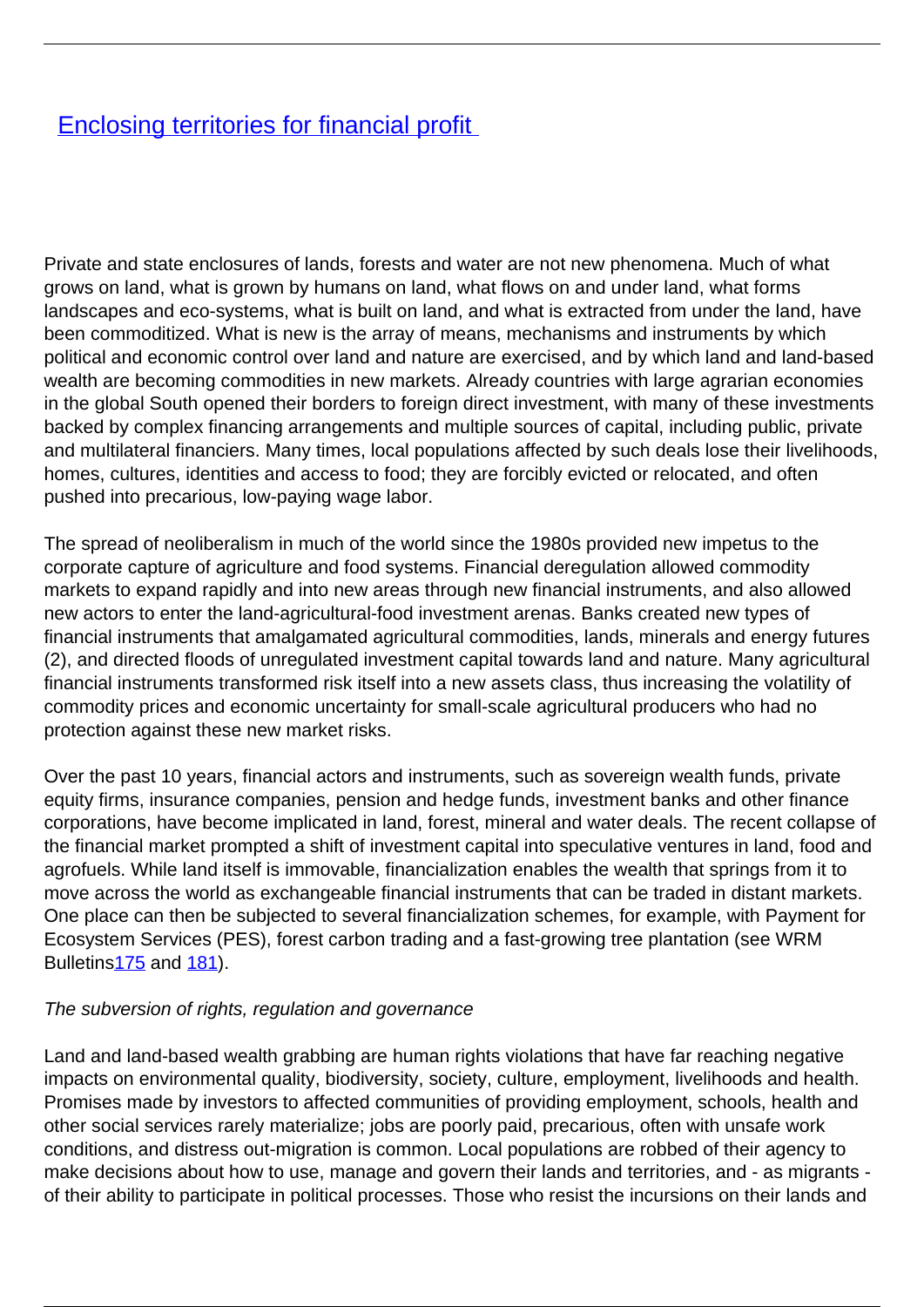territories face violent threats, intimidation, arbitrary arrests and incarceration, extra-judicial killings and disappearances.

States enable these enclosures by enacting policies, laws and regulations that favor markets and by using their legal and security apparatus to suppress and punish those who resist. International financial institutions like the World Bank or the Asian Development Bank, multilateral agencies like the UN, international policy institutions, transnational corporations and even some civil society organisations have sought to re-frame and re-present land, water and resource grabbing as 'winwin' investments. The realm of the 'public,' too, is being oriented toward privatization through publicprivate partnerships in which public funds are used to underwrite private sector operations in infrastructure development, the provision of essential goods and services, transportation, etc. States, corporations and international institutions are colluding in the financialization of land, crops, water, carbon, soil, minerals, metals, coal, oil and energy, allowing financial markets to penetrate deeper into the real economy.

The World Bank has played a central role in promoting land markets in the global South by financing land tenure administration reforms that established private property regimes, eased land transactions and enabled wealthy and powerful individuals to use land for financial and speculative gain. The 'Green Economy', elaborated by the UN Environment Programme, further advances financialisation by proposing a system whereby ecosystems and biodiversity are valued in monetary terms rather than the varieties of life they sustain, allowing new ways for investors and finance capital to extract revenue streams from nature. The 'Green Economy' treats nature and its functions and capacities as 'natural capital,' and aims to attach monetary values to the capturing and storing of carbon, the creation of water catchments and stability of water cycles, soil fertility, etc. These monetary values are packaged and envisaged to be traded in international markets to attract investment and development finance.

To satisfy such ecosystem markets, the rights of local communities and populations to make decisions about the use, management and governance of lands and its functions that sustain them are wrested away and replaced by regulatory regimes that enable commodification and financialization (3). These regimes provide conditions by which outside investors can acquire land and associated resources with veneers of responsibility, transparency, democracy and participation. Thus, the increasing power of markets and finance capital is shaping land and natural resource governance in dangerous ways.

## Rethinking governance

For most policymakers, the governance of land and natural resources are technical-administrative exercises of mapping, defining, classifying, zoning, quantifying and valuing that enable the state to control, allocate and earn revenue from access, tenure and property rights through records, cadastres, titles, rental contracts, taxes, etc. Neutral as they may appear, such actions are exercises of power and authority which carry the potential to entrench or transform the power structures of societies.

For those whose lives, livelihoods, cultures, societies and identities are turned upside down by destructive investments, land and resource grabbing cannot be regulated; they must be unconditionally stopped. The recognition of the rights of peasants, farmers, forest dwellers, fisherfolk, pastoralists, indigenous peoples and other local communities to self-determination, their legitimate claims to lands and ecosystems, and their rootedness in and respect for nature, are necessary preconditions to constructing democratic and just land governance systems.